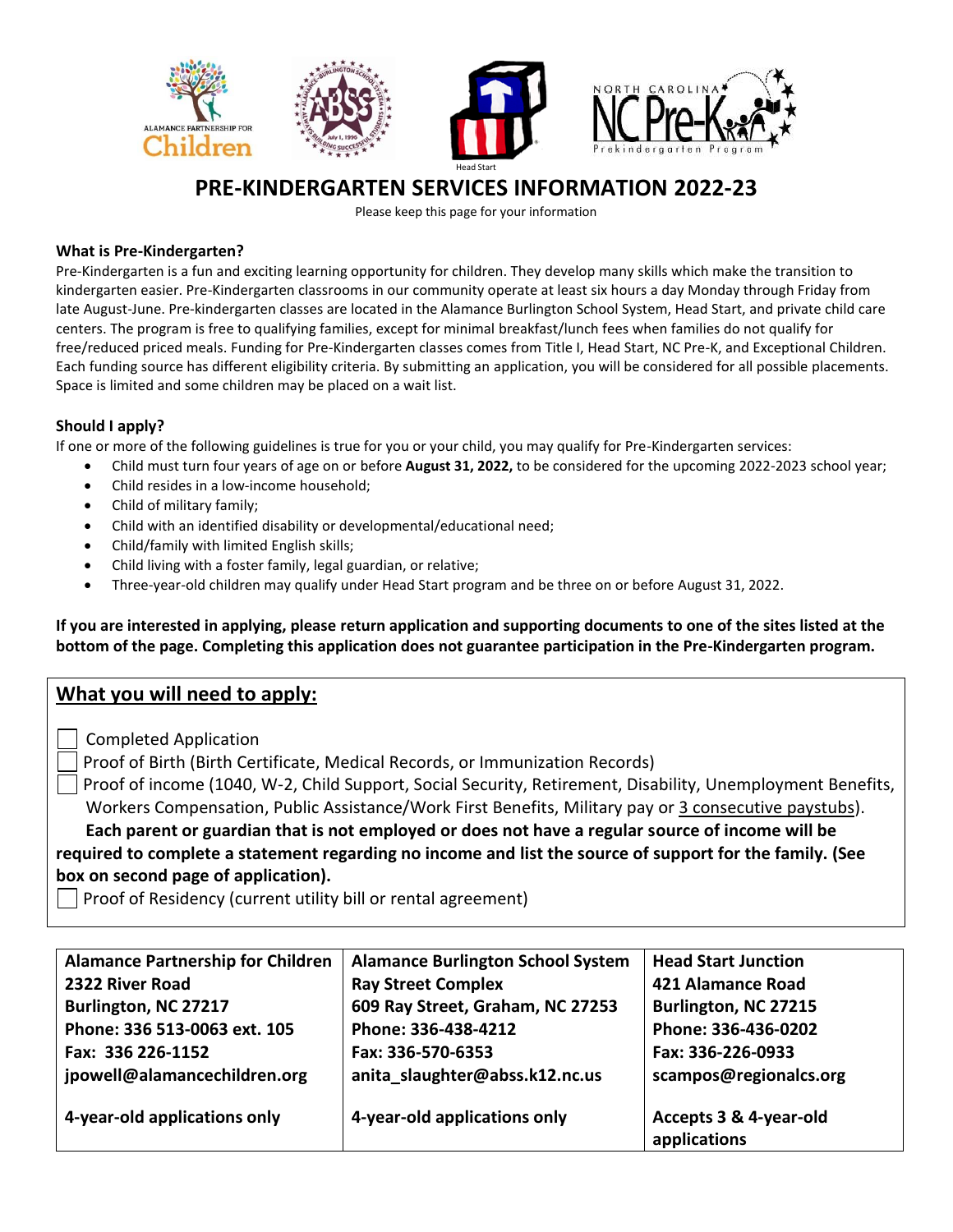| Location                                                       | <b>Address</b>                                    | School<br><b>Uniforms</b> | Arrival | <b>Dismissal</b> | <b>Before/After Care</b>                                                              |  |
|----------------------------------------------------------------|---------------------------------------------------|---------------------------|---------|------------------|---------------------------------------------------------------------------------------|--|
| 1. Alexander Wilson Elementary                                 | 2518 NC 54<br>Graham, NC 27253                    | <b>NO</b>                 | 7:50    | 2:30             | <b>NO</b>                                                                             |  |
| 2. Audrey Garrett Elementary                                   | 3224 Old Hillsborough Road<br>Mebane, NC 27302    | <b>NO</b>                 | 7:50    | 2:30             | NO.                                                                                   |  |
| 3. Andrews Elementary                                          | 2630 Buckingham Road<br>Burlington, NC 27217      | <b>NO</b>                 | 7:50    | 2:30             | <b>NO</b>                                                                             |  |
| 4. Eastlawn Elementary                                         | 502 N. Graham-Hopedale Rd<br>Burlington, NC 27217 | NO.                       | 7:50    | 2:30             | <b>NO</b>                                                                             |  |
| 5. EM Yoder Elementary                                         | 301 N. Charles Street<br>Mebane, NC 27302         | <b>NO</b>                 | 7:50    | 2:30             | NO                                                                                    |  |
| 6. Grove Park Elementary                                       | 141 Trail One<br>Burlington, NC 27215             | <b>NO</b>                 | 7:50    | 2:30             | NO                                                                                    |  |
| 7. Haw River Elementary                                        | 701 E. Main Street<br>Haw River, NC 27258         | <b>NO</b>                 | 7:50    | 2:30             | <b>NO</b>                                                                             |  |
| 8. Hillcrest Elementary                                        | 1714 West Davis Street<br>Burlington, NC 27215    | <b>NO</b>                 | 7:50    | 2:30             | <b>NO</b>                                                                             |  |
| 9. Newlin Elementary                                           | 316 Carden Street<br>Burlington, NC 27215         | <b>NO</b>                 | 7:50    | 2:30             | NO                                                                                    |  |
| 10. North Graham Elementary                                    | 1025 Trollinger Road<br>Graham, NC 27253          | <b>NO</b>                 | 7:50    | 2:30             | <b>NO</b>                                                                             |  |
| 11. Smith Elementary                                           | 2235 Delaney Drive<br>Burlington, NC 27215        | <b>NO</b>                 | 7:50    | 2:30             | NO.                                                                                   |  |
| 12. South Graham Elementary                                    | 320 Ivey Road<br>Graham, NC 27253                 | <b>NO</b>                 | 7:50    | 2:30             | <b>NO</b>                                                                             |  |
| 13. Sylvan Elementary                                          | 7718 Sylvan Road<br>Snow Camp, NC 27349           | <b>NO</b>                 | 7:50    | 2:30             | <b>NO</b>                                                                             |  |
| 14. Beginning Visions CDC                                      | 145 Huffine St.<br>Gibsonville, NC 27249          | <b>NO</b>                 | 7:45    | 2:45             | Yes, before and after school<br>care is offered \$86/week                             |  |
| 15. Childcare Network 78B                                      | 100 E. Hanover Rd.<br>Graham, NC 27253            | NO.                       | 7:45    | 2:45             | Yes, after school care is<br>offered \$75/week                                        |  |
| 16. Creative Childcare                                         | 3216 NC Hwy 54 East<br>Graham, NC 27253           | <b>NO</b>                 | 7:45    | 2:30             | Yes, before and after school<br>care is offered \$85/week                             |  |
| 17. Creative Childcare 2                                       | 2257 NC 87 South<br>Graham, NC 27253              | <b>NO</b>                 | 7:45    | 2:30             |                                                                                       |  |
| 18. Excel Christian Academy                                    | 825 Apple St.<br>Burlington, NC 27217             | <b>YES</b>                | 8:30    | 3:00             | NO                                                                                    |  |
| 19. JSS Head Start<br>Accepts 3- and 4-year-old children       | 615 Gunn St.<br>Burlington, NC 27217              | NO.                       | 8:00    | 2:30             | Before and After care is<br>available. Must have a DSS<br>subsidy voucher for payment |  |
| 20. Head Start Junction<br>Accepts 3- and 4-year-old children  | 421 Alamance Rd.<br>Burlington, NC 27215          | NO.                       | 8:00    | 2:30             | NO.                                                                                   |  |
| 21. Graham Head Start<br>Accepts 3- and 4-year-old children    | 600 Ray St.<br>Graham, NC 27253                   | <b>NO</b>                 | 8:00    | 2:30             | NO                                                                                    |  |
| 22. Positive Day School                                        | 229 N Graham Hopedale Rd.<br>Burlington, NC 27217 | NO.                       | TBD     | TBD              | NO                                                                                    |  |
| 23. Kool Kidz Place<br>1824 E Webb Ave<br>Burlington, NC 27217 |                                                   | NO.                       | TBD     | TBD              | Yes, before and after school<br>care is offered \$185/week                            |  |

## **ALAMANCE COUNTY PRE-KINDERGARTEN SITES** \***Please note sites are subject to change**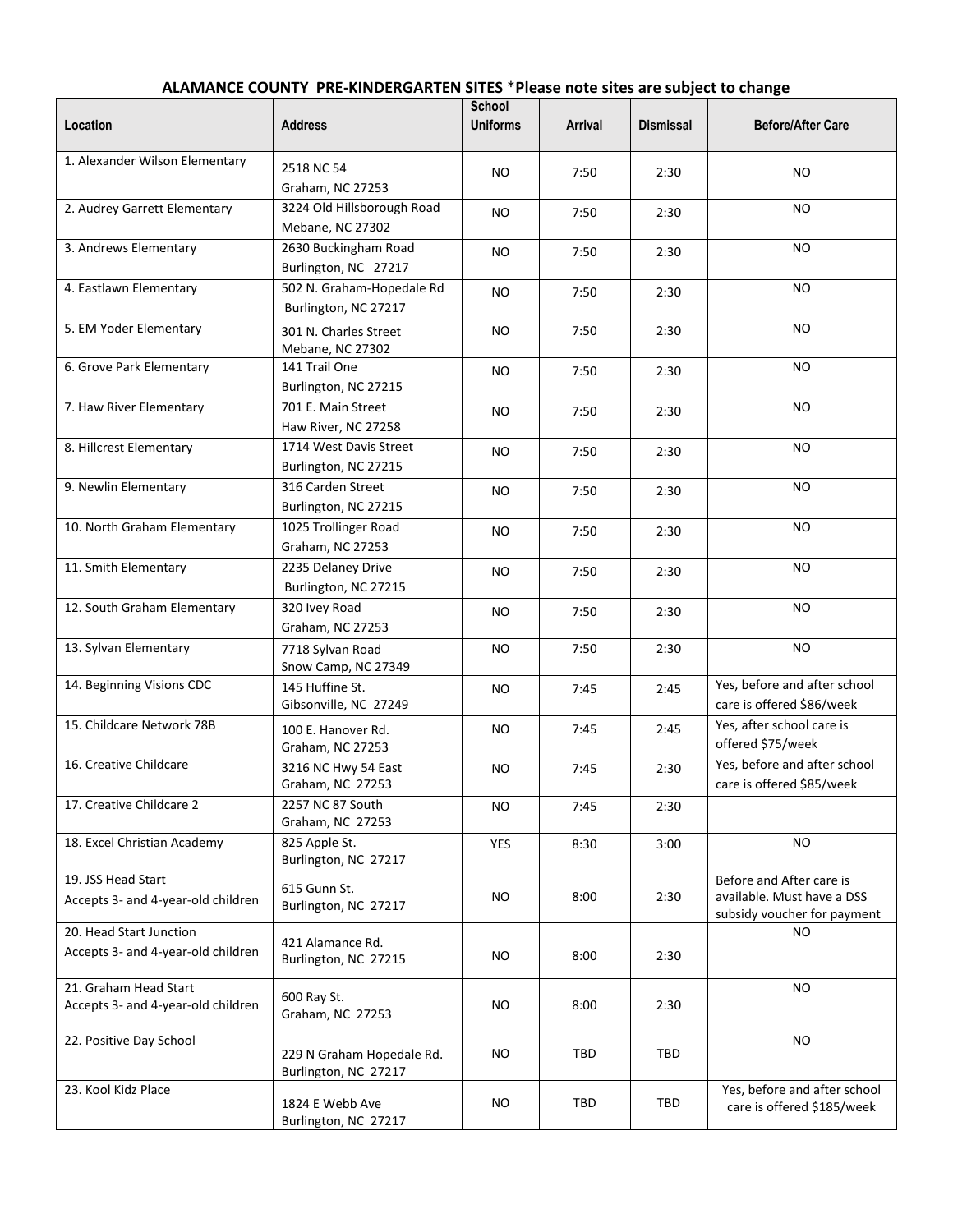

# **2022-2023 Pre-Kindergarten application for Alamance County**

**Please indicate top three site choices that will work for your family.**

**3.**

**4.**

**5. 6.**

| 2 <sup>nd</sup> Choice<br>1 <sup>st</sup> Choice                                                                                                                                               |                                                                                                                                             | 3rd Choice_ |                      |                                                                           |  |  |  |
|------------------------------------------------------------------------------------------------------------------------------------------------------------------------------------------------|---------------------------------------------------------------------------------------------------------------------------------------------|-------------|----------------------|---------------------------------------------------------------------------|--|--|--|
| <b>CHILD'S INFORMATION</b>                                                                                                                                                                     |                                                                                                                                             |             |                      |                                                                           |  |  |  |
| Child's name                                                                                                                                                                                   |                                                                                                                                             |             |                      | Date of Birth <b>Exercise 2018</b>                                        |  |  |  |
| Middle<br>First                                                                                                                                                                                | Last                                                                                                                                        |             |                      |                                                                           |  |  |  |
| <b>Child's Address</b><br>Street                                                                                                                                                               | City                                                                                                                                        | State       | Zip                  | County                                                                    |  |  |  |
|                                                                                                                                                                                                |                                                                                                                                             |             |                      |                                                                           |  |  |  |
| <b>Mailing Address_</b><br>If different from above<br>Street                                                                                                                                   | City                                                                                                                                        | State       |                      | Zip                                                                       |  |  |  |
| American Indian or Alaska Native                                                                                                                                                               | Asian                                                                                                                                       |             |                      | <b>Black or African American</b>                                          |  |  |  |
| Native Hawaiian or Other Pacific Islander                                                                                                                                                      | Hispanic/Latino                                                                                                                             |             |                      | White or European American                                                |  |  |  |
| Gender     Male<br>Female                                                                                                                                                                      |                                                                                                                                             |             |                      |                                                                           |  |  |  |
| Child's Primary Language____________________                                                                                                                                                   |                                                                                                                                             |             |                      | In what language would you like for child to be screened? _______________ |  |  |  |
| <b>FAMILY INFORMATION</b>                                                                                                                                                                      |                                                                                                                                             |             |                      |                                                                           |  |  |  |
| Who does the child live with?<br>Mother and Father<br>Single Mother<br>Single Father<br>Parent & Stepparent<br>Joint Custody<br>$\Box$<br>Legal Guardian<br>Foster parent(s)<br>Grandparent(s) |                                                                                                                                             |             |                      |                                                                           |  |  |  |
| Does your family currently have a stable living arrangement?<br>$\Box$ Yes $\Box$ No $\Box$ Prefer not to answer (please explain)                                                              |                                                                                                                                             |             |                      |                                                                           |  |  |  |
| Resides w/child YES $\Box$ NO $\Box$                                                                                                                                                           |                                                                                                                                             |             |                      |                                                                           |  |  |  |
|                                                                                                                                                                                                |                                                                                                                                             |             |                      |                                                                           |  |  |  |
|                                                                                                                                                                                                |                                                                                                                                             |             |                      |                                                                           |  |  |  |
| Resides w/child YES NO                                                                                                                                                                         |                                                                                                                                             |             |                      |                                                                           |  |  |  |
|                                                                                                                                                                                                |                                                                                                                                             |             |                      |                                                                           |  |  |  |
|                                                                                                                                                                                                |                                                                                                                                             |             |                      |                                                                           |  |  |  |
| What is the child's family size? ______ Total Number (including the NC Pre-K Child)                                                                                                            |                                                                                                                                             |             |                      |                                                                           |  |  |  |
| Please list the names of ALL family members that live<br>in the household.                                                                                                                     | Relationship to the NC Pre-K Child<br>(e.g. mother, father, grandparent, sister, brother,<br>aunt, uncle, stepparent, foster parent, other) |             | <b>Date of Birth</b> | Where do siblings attend<br>school?                                       |  |  |  |
| 1.                                                                                                                                                                                             |                                                                                                                                             |             |                      |                                                                           |  |  |  |
| 2.                                                                                                                                                                                             |                                                                                                                                             |             |                      |                                                                           |  |  |  |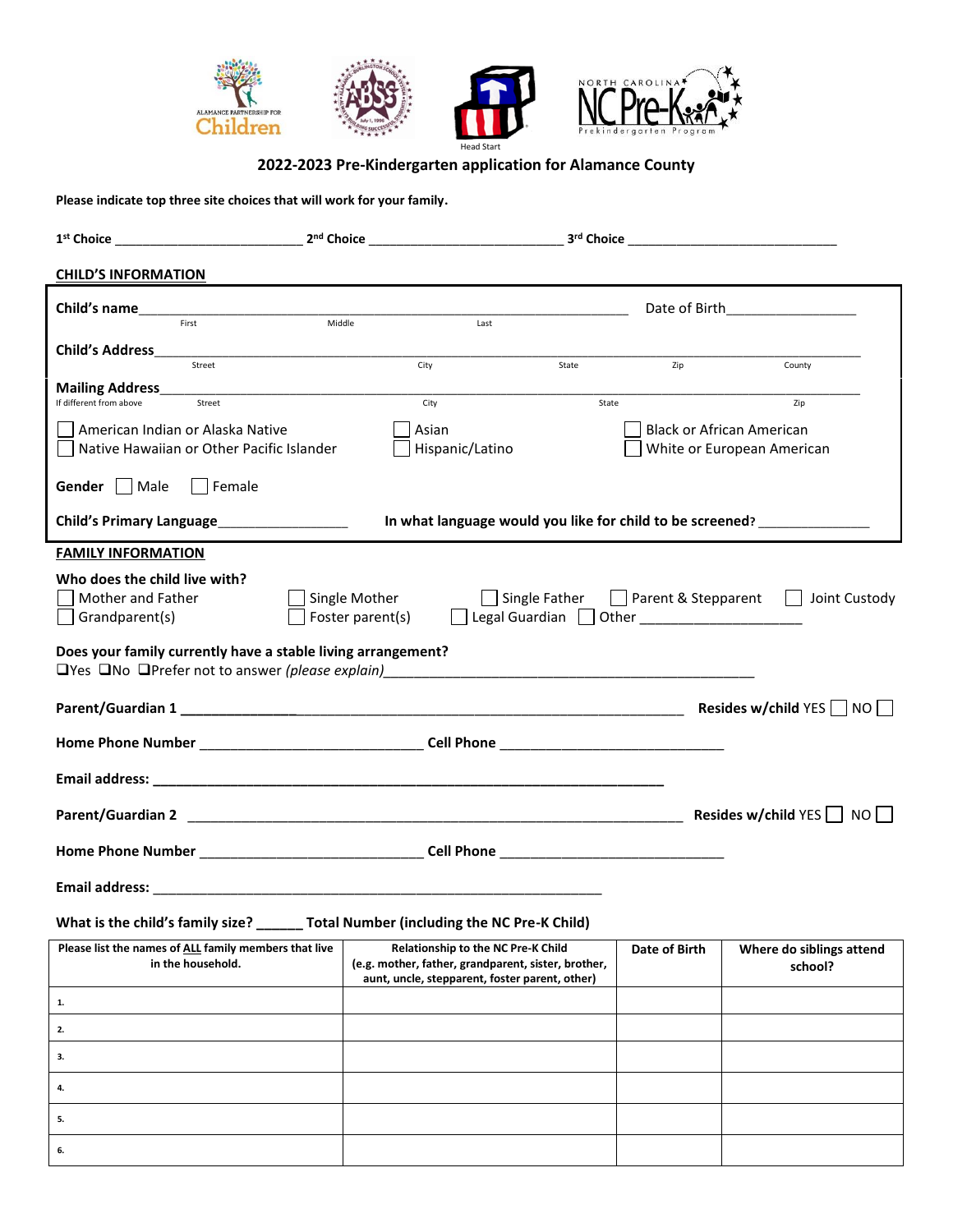**Are the parent/guardian in this family employed or enrolled in school? Please check.**

| YES  <br>Parent/Guardian 1: Employed<br>Seeking Employment YES                                                                       | NO<br><b>NO</b>                                                                      | $F/T$ $\Box$ $P/T$    |  |  |  |  |  |
|--------------------------------------------------------------------------------------------------------------------------------------|--------------------------------------------------------------------------------------|-----------------------|--|--|--|--|--|
| YES<br><b>Enrolled In School</b>                                                                                                     | NO<br><b>School name:</b>                                                            |                       |  |  |  |  |  |
| <b>YES</b><br>Parent/Guardian 2: Employed<br>Seeking Employment YES                                                                  | NO<br><b>NO</b>                                                                      | $\Box$ F/T $\Box$ P/T |  |  |  |  |  |
| <b>Enrolled In School</b><br>YES                                                                                                     | NO<br>School name:<br><u> 1980 - Jan Barbara, martin a</u>                           |                       |  |  |  |  |  |
| Please circle the highest level of education completed:                                                                              |                                                                                      |                       |  |  |  |  |  |
| Parent/Guardian 1: 12345678910111213141516 higher                                                                                    | GED<br>BA/BS or higher<br>HS Diploma<br>AA                                           |                       |  |  |  |  |  |
| Parent/Guardian 2: 12345678910111213141516 higher                                                                                    | <b>HS Diploma</b><br>GED<br>BA/BS or higher<br>AA                                    |                       |  |  |  |  |  |
|                                                                                                                                      | Parent/Guardian 1 Income - LIST ALL SOURCES OF INCOME (Please provide documentation) |                       |  |  |  |  |  |
| <b>Example 2</b> Weekly<br>Employment Income \$                                                                                      | every two weeks<br>twice a month<br>monthly                                          | annually              |  |  |  |  |  |
| Public Assistance/Work First \$                                                                                                      | weekly<br>every two weeks<br>twice a month<br>monthly                                | annually              |  |  |  |  |  |
| Social Security/SSA/SSI \$<br>weekly $\Box$                                                                                          | every two weeks<br>twice a month [<br>monthly                                        | annually              |  |  |  |  |  |
| Unemployment Benefits/Worker's Comp\$                                                                                                | weekly  <br>every two weeks [<br>twice a month<br>monthly                            | annually              |  |  |  |  |  |
| Child Support/Alimony \$______________                                                                                               | weekly<br>every two weeks<br>twice a month<br>monthly                                | annually              |  |  |  |  |  |
| Other_                                                                                                                               | weekly $\Box$<br>every two weeks<br>twice a month $ $<br>monthly                     | annually $\Box$       |  |  |  |  |  |
|                                                                                                                                      | Parent/Guardian 2 Income -LIST ALL SOURCES OF INCOME (Please provide documentation)  |                       |  |  |  |  |  |
| Employment Income \$ weekly                                                                                                          | every two weeks<br>twice a month<br>monthly                                          | annually              |  |  |  |  |  |
| Public Assistance/Work First \$<br>weekly                                                                                            | every two weeks<br>twice a month<br>monthly                                          | annually $\Box$       |  |  |  |  |  |
| annually $\boxed{\phantom{a}}$<br>Social Security/SSA/SSI<br>\$.<br>weekly  <br>every two weeks<br>twice a month<br>monthly          |                                                                                      |                       |  |  |  |  |  |
| Unemployment Benefits/Worker's Comp \$<br>every two weeks<br>twice a month<br>monthly<br>weekly<br>annually                          |                                                                                      |                       |  |  |  |  |  |
| Child Support/Alimony \$<br>weekly<br>every two weeks<br>twice a month<br>monthly<br>annually                                        |                                                                                      |                       |  |  |  |  |  |
| Other                                                                                                                                | weekly<br>every two weeks<br>twice a month<br>monthly                                | annually              |  |  |  |  |  |
| No Income Statement - Please complete only if you have no income documentation from sources above.                                   |                                                                                      |                       |  |  |  |  |  |
| *If you are currently unemployed, and are not receiving unemployment benefits or other source of regular income please list the      |                                                                                      |                       |  |  |  |  |  |
|                                                                                                                                      |                                                                                      |                       |  |  |  |  |  |
| Amount provided \$____________ week/month                                                                                            |                                                                                      |                       |  |  |  |  |  |
| I certify this is information is true. If any part is false, I understand my child's participation in the program may be terminated. |                                                                                      |                       |  |  |  |  |  |
| Parent/Guardian Signature<br><u> 1980 - Johann Barn, mars eta biztanleria (h. 1980).</u><br>Date                                     |                                                                                      |                       |  |  |  |  |  |